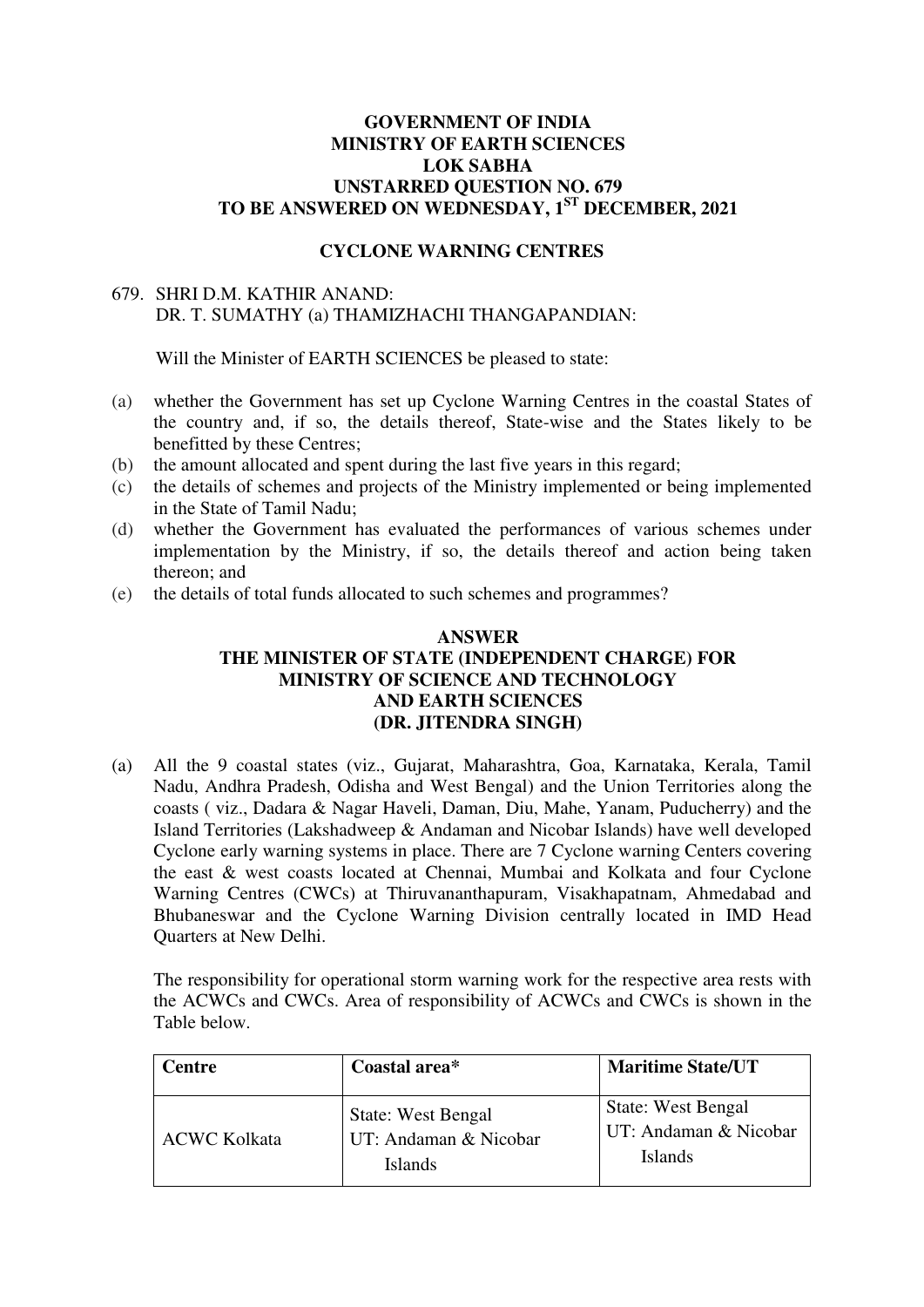| <b>ACWC Chennai</b>              | State: Tamil Nadu<br>UT: Puducherry                    | State: Tamil Nadu<br>UT: Puducherry                    |
|----------------------------------|--------------------------------------------------------|--------------------------------------------------------|
| <b>ACWC Mumbai</b>               | State: Maharashtra & Goa                               | State: Maharashtra &<br>Goa                            |
| <b>CWC</b><br>Thiruvananthapuram | State: Kerala & Karnataka<br>UT: Lakshadweep           | State: Kerala &<br>Karnataka<br>UT: Lakshadweep, Mahe  |
| <b>CWC</b> Ahmedabad             | State: Gujarat<br>UT: Dadra-Nagar Haveli-<br>Daman-Diu | State: Gujarat<br>UT: Dadra-Nagar Haveli-<br>Daman-Diu |
| <b>CWC</b> Visakhapatnam         | State: Andhra Pradesh                                  | State: Andhra Pradesh,<br>Yanam                        |
| <b>CWC Bhubaneshwar</b>          | State: Odisha                                          | State: Odisha                                          |

\**Coastal strip of responsibility extends upto 75 km from the coast line.* 

(b) Various programs are being implemented in IMD under the umbrella scheme **"Atmosphere & Climate Research-Modelling Observing Systems & Services (ACROSS)**" of the MoES. Year-wise allocation and cumulative expenditure for all the 4 sub-schemes of IMD under ACROSS namely, Atmospheric Observation Network (AON), Upgradation of Forecast System (UFS), Weather & Climate Services (WCS) and Commissioning of Polarimetric Doppler Weather Radars (PDWR) during last five years are mentioned below:

# **(Rs. in Crores)**

| Year    | <b>Budget</b><br><b>Estimates</b> | <b>Revised</b><br><b>Estimates</b> | <b>Actual Expenditure</b> |
|---------|-----------------------------------|------------------------------------|---------------------------|
| 2016-17 | 241.60                            | 166.41                             | 144.08                    |
| 2017-18 | 188.75                            | 149.15                             | 134.09                    |
| 2018-19 | 186.46                            | 185.89                             | 175.94                    |
| 2019-20 | 207.17                            | 224.73                             | 206.04                    |
| 2020-21 | 249.22                            | 155.20                             | 150.33                    |

(c) The sub-schemes under ACROSS are aimed at augmenting the observational network, improving the forecasting system and enhancement of Weather & Climate Services. These activities are meant for the entire country including Tamil Nadu. Details of these sub-schemes are as follows:

# **Atmospheric Observations Network (AON)**

Main activities of the program undertaken during 2017-21: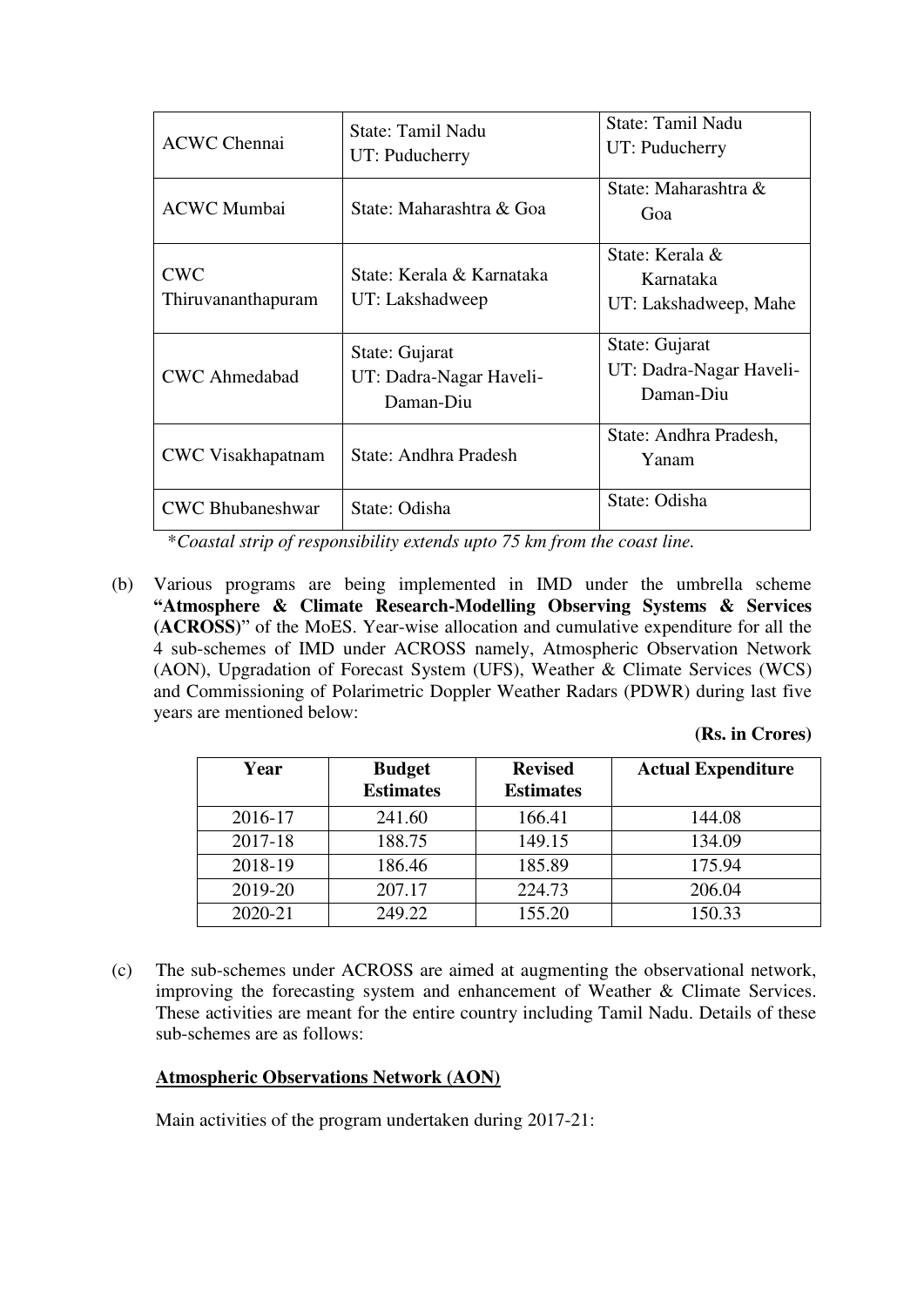- Sustenance and Augmentation of observational networks comprising of Doppler Weather Radars (DWRs), Automatic Rain Gauges (ARGs), Automatic Weather Stations (AWSs), Upper Air, Surface and Environmental Observatories etc. Improve upon the spatial and temporal density of Radar observational network, particularly over the regions with large data gaps in the country.
- To improve and upgrade weather and climate services over north-eastern region by establishing additional state of art surface and upper air observatories for real time observations.
- Sustenance & Establishment of Multi processing, computing and communication facilities for Satellite Meteorological Applications.

# **Upgradation of Forecast System (UFS)**

Main activities of the program undertaken during 2017-21:

- Upgradation and sustenance of Communication Systems for Data and Product transmission.
- Development of an advanced Operational Forecast System, Delivery System for Forecast and other services.
- Conduct of special campaign for improving Cyclone, Thunderstorm and Fog forecasting through Aircraft reconnaissance and provision of additional observations.
- Integrated Himalayan Meteorological Programme for Western & Central Himalayas.
- Capacity Building, Outreach, Planning and sustenance of specific process related observing systems over India.

# **Weather & Climate Services (WCS)**

Main activities of the program undertaken during 2017-21:

- Setting up of District Agro-Met Units (DAMUs) at all the districts complimentarily with existing AMFUs in the country for extension of Agromet Advisory Services (AAS). Till date 200 DAMUs have been established which includes 115 aspirational districts also.
- Major upgradation of Meteorological facilities at all airports through commissioning of State-of-art Integrated Aviation Weather Observing Systems (AWOS), HAWOS, Microwave Radiometers, Doppler LIDARs, Wind Profilers etc to support Aeronautical MET Services.
- Establishment of a state-of the-art Climate Data Centre with integrated advanced Climate Data Services portal for rendering national and regional climate services.
- To upgrade the training infrastructure and facilities to enhance the capacity of the training establishment.

# **Commissioning of Polarimetric Doppler Weather Radars (PDWR)**

The scheme "Commissioning of Polarimetric Doppler Weather Radars (DWRs)" is aimed at augmenting the DWR network over the country to facilitate plugging the